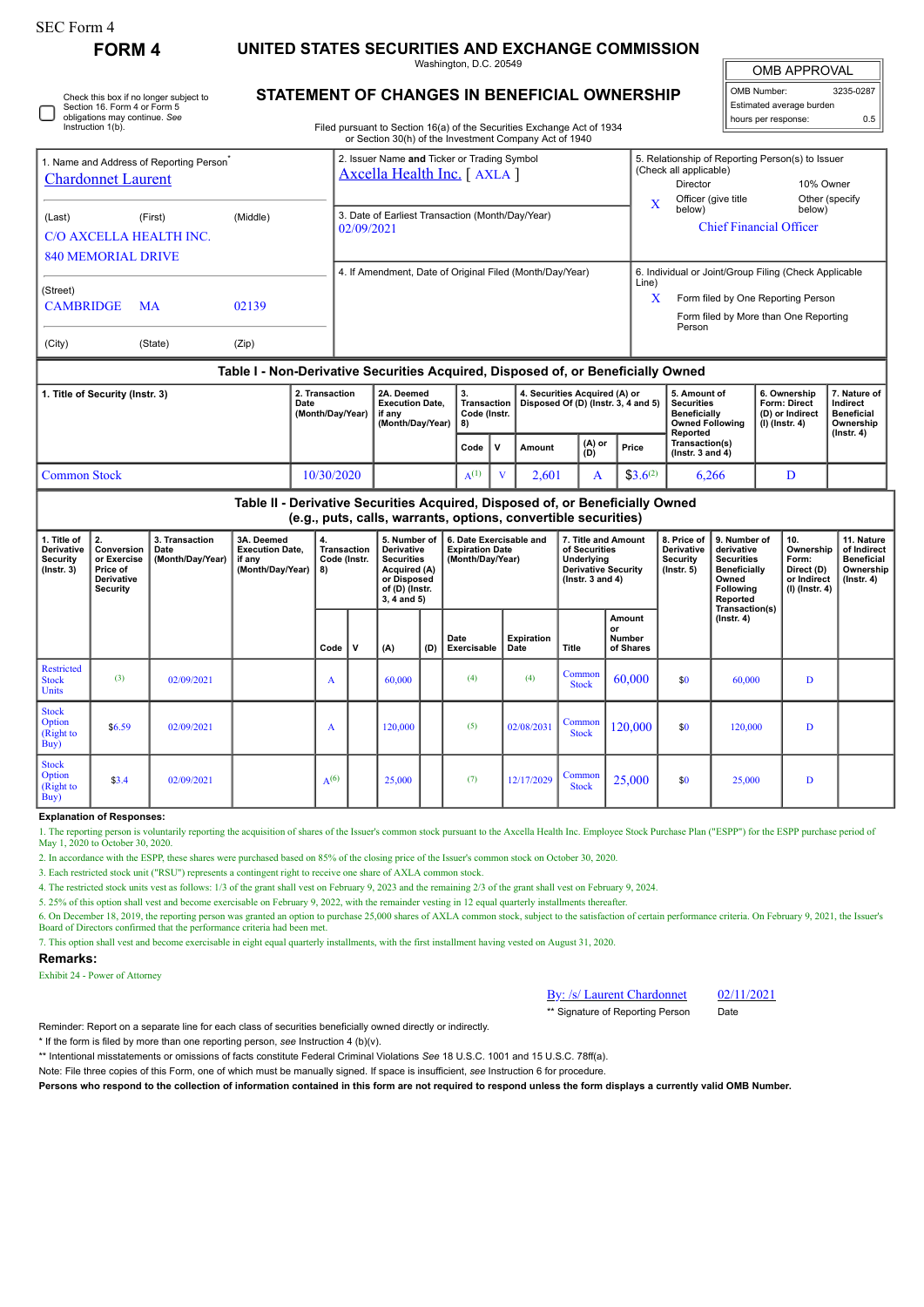### **POWER OF ATTORNEY**

Know all by these presents, that the undersigned hereby constitutes and appoints Paul Fehlner, signing singly, the undersigned's true and lawful attorney-in-fact to:

- (1) execute for and on behalf of the undersigned, in the undersigned's capacity as an officer and/or director of Axcella Health Inc. (the "**Company**"), (i) Form ID, including any attached documents, to effect the assignment of codes to the undersigned to be used in the transmission of information to the United States Securities and Exchange Commission using the EDGAR System, (ii) Forms 3, 4 and 5, (iii) Schedule 13D, (iv) Schedule 13G and (v) amendments of each thereof, in accordance with Section 16(a) of the Securities Exchange Act of 1934, as amended, and the rules thereunder;
- (2) do and perform any and all acts for and on behalf of the undersigned which may be necessary or desirable to complete and execute any such Form 3, 4 or 5, Schedule 13D. Schedule 13G or any amendments thereto and timely file such form with the United States Securities and Exchange Commission and any stock exchange or similar authority; and
- (3) take any other action of any type whatsoever in connection with the foregoing which, in the opinion of such attorney-in-fact, may be of benefit to, in the best interest of, or legally required by, the undersigned, it being understood that the documents executed by such attorney-in-fact on behalf of the undersigned pursuant to this Power of Attorney shall be in such form and shall contain such terms and conditions as such attorney-in-fact may approve in such attorney-in-fact's discretion.

The undersigned hereby grants to each such attorney-in-fact full power and authority to do and perform any and every act and thing whatsoever requisite, necessary, or proper to be done in the exercise of any of the rights and powers herein granted, as fully to all intents and purposes as the undersigned might or could do if personally present, with full power of substitution or revocation, hereby ratifying and confirming all that such attorney-in-fact, or such attorney-in-fact's substitute or substitutes, shall lawfully do or cause to be done by virtue of this Power of Attorney and the rights and powers herein granted. The undersigned acknowledges that the foregoing attorneys-in-fact, in serving in such capacity at the request of the undersigned, are not assuming, nor is the Company assuming, any of the undersigned's responsibilities to comply with Section 16 or Regulation 13D-G of the Securities Exchange Act of 1934, as amended. The undersigned hereby agrees to indemnify the attorney-in-fact and the Company from and against any demand, damage, loss, cost or expense arising from any false or misleading information provided by the undersigned to the attorney-in-fact.

This Power of Attorney shall remain in full force and effect until the undersigned is no longer required to file Forms 3, 4 and 5 with respect to the undersigned's holdings of and transactions in securities issued by the Company, unless earlier revoked by the undersigned in a signed writing delivered to the foregoing attorneys-in-fact. This Power of Attorney may be filed with the United States Securities and Exchange Commission as a confirming statement of the authority granted herein. This Power of Attorney supersedes any prior power of attorney in connection with the undersigned's capacity as an officer and/or director of the Company. This Power of Attorney shall expire as to any individual attorney-in-fact if such attorney-in-fact ceases to be an executive officer of the Company.